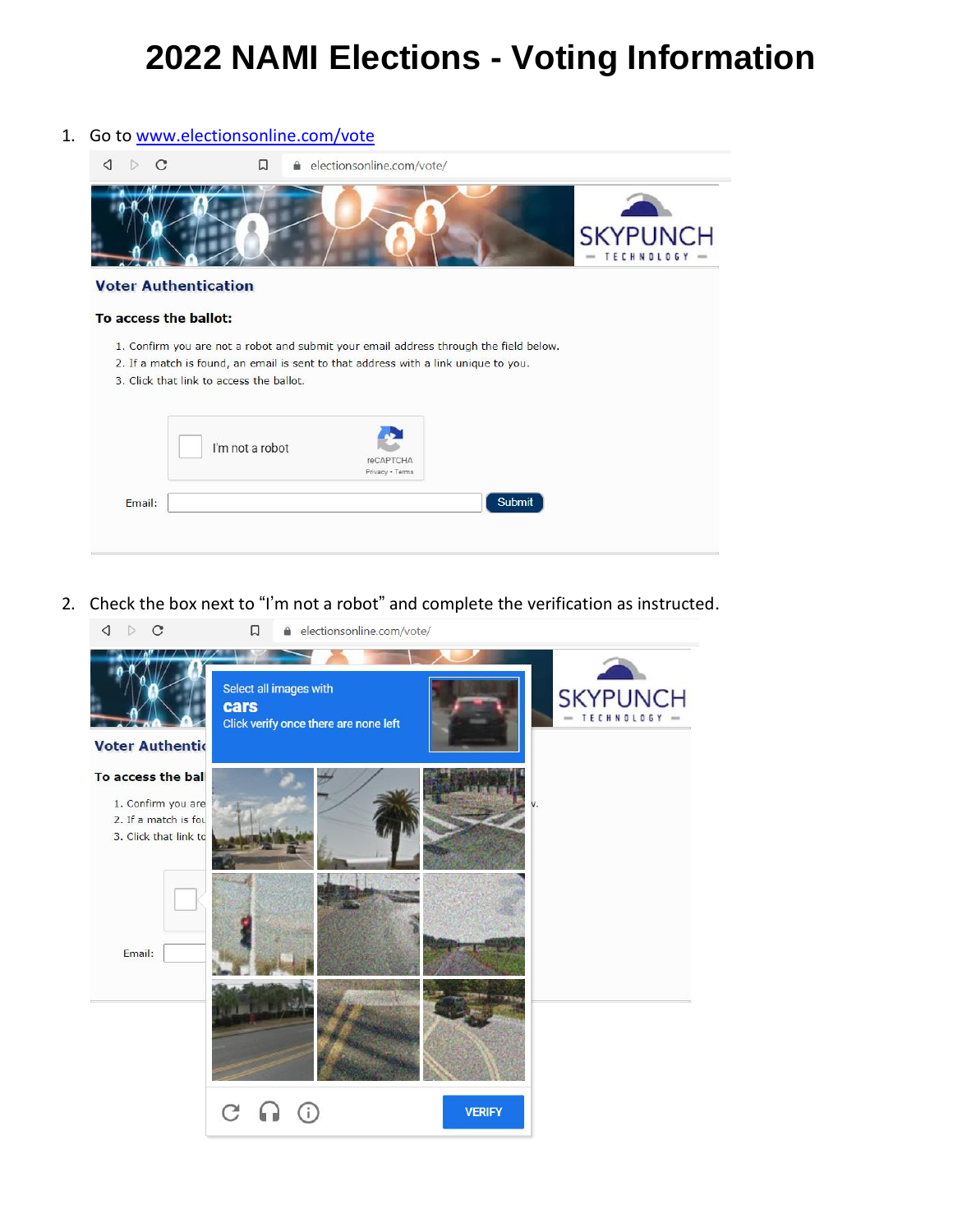3. Once you have completed the verification, enter your email address and click the **Submit** button. **NOTE:** Use the email address where you received the notification that you were the designated delegate for your NAMI State Organization or NAMI Affiliate. If you are unsure which email address to use, please contact [voting@nami.org](mailto:voting@nami.org) and NAMI Staff can assist you.

|                       |                                                                                                                                                                                                                          |                              |        | <b>SKYPUNCH</b><br><b>TECHNOLOGY</b><br>$\overline{\phantom{a}}$ |
|-----------------------|--------------------------------------------------------------------------------------------------------------------------------------------------------------------------------------------------------------------------|------------------------------|--------|------------------------------------------------------------------|
|                       | <b>Voter Authentication</b>                                                                                                                                                                                              |                              |        |                                                                  |
| To access the ballot: |                                                                                                                                                                                                                          |                              |        |                                                                  |
|                       | 1. Confirm you are not a robot and submit your email address through the field below.<br>2. If a match is found, an email is sent to that address with a link unique to you.<br>3. Click that link to access the ballot. |                              |        |                                                                  |
|                       | $\sqrt{\frac{1}{2}}$ l'm not a robot                                                                                                                                                                                     | reCAPTCHA<br>Privacy - Terms |        |                                                                  |
| Email:                | voting@nami.org                                                                                                                                                                                                          |                              | Submit |                                                                  |
|                       |                                                                                                                                                                                                                          |                              |        |                                                                  |

4. You will receive an email from [vote@skypunch.tech](mailto:vote@skypunch.tech) with the subject "Ballot access link". You may need to check your junk or spam mail folder if it does not appear in your inbox.

**Note:** If you are the designated delegate for more than one NAMI organization, you will receive an email for each group. The name of the group will be included in the email so you can determine which ballot you are accessing.

5. Click on the link within the email you receive to be taken directly to the ballot. **Note: The link will expire after 10 minutes – if it does expire, you will need to go through the steps** 

**above to request another email be sent to you.**

**Note:** If you are the designated delegate for more than one NAMI organization, please double-check which link you are clicking on as it will be specific to the organization listed on the email.

4:22 PM



Jane Doe:

For election: 2022 NAMI Elections TEST

Your ballot access link is:

https://www.electionsonline.com/vote/login.cfm?token=7f4a8499-ca55-11ec-ad69-0e340c112ac5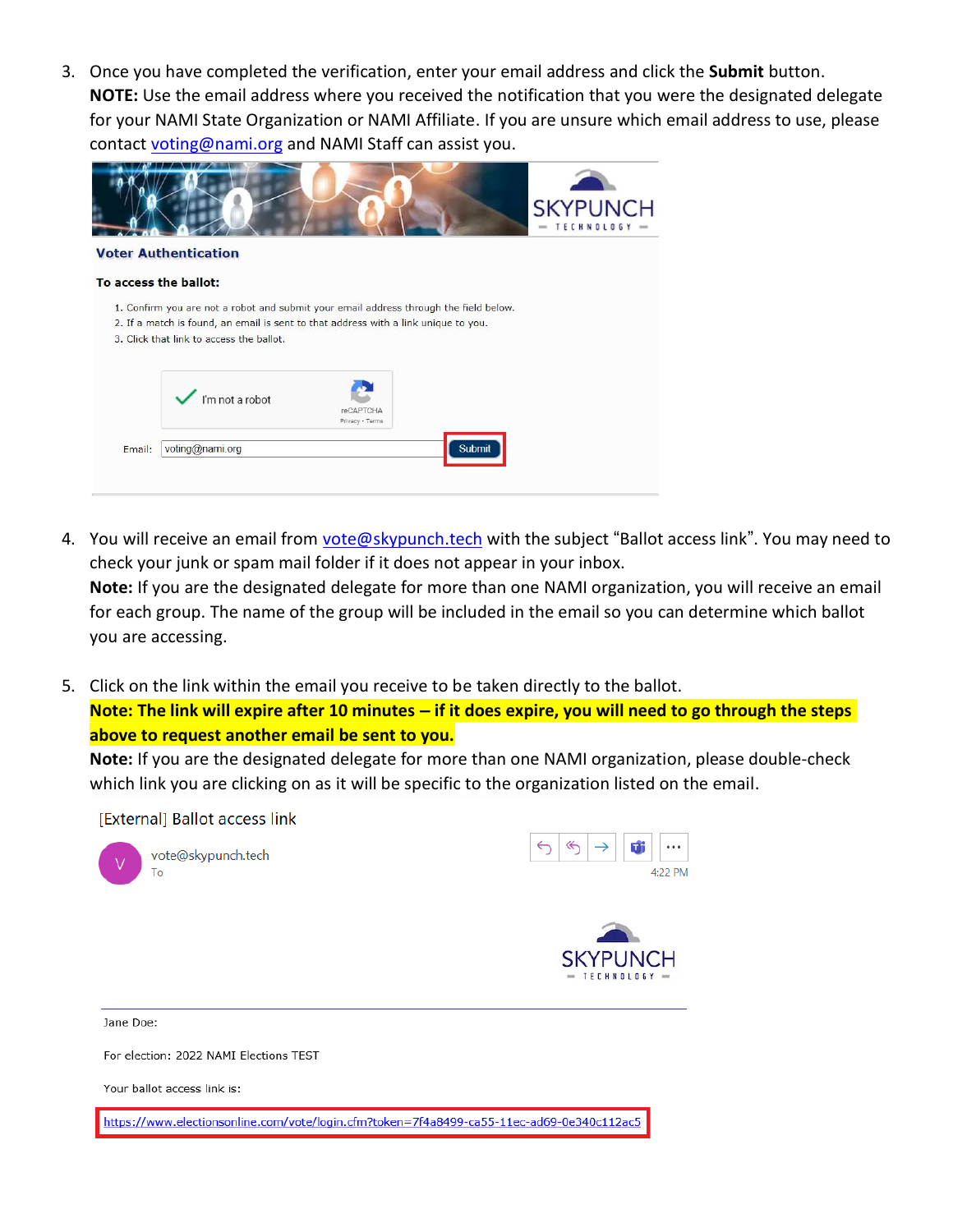6. **Vote for EXACTLY 5 Candidates.** The system will not allow you to submit the ballot if you vote for more or less than 5 candidates.

|                                                                        | <b>SKYPUNCH</b><br>TECHNOLOGY - |
|------------------------------------------------------------------------|---------------------------------|
| <b>Welcome</b>                                                         |                                 |
| • For biographical information, click a candidate's name.              |                                 |
| . To make your selection, select the button to the left of the option. |                                 |
|                                                                        |                                 |
| <b>NAMI Board of Directors</b>                                         |                                 |
| Vote for exactly 5.                                                    |                                 |
| Michael Teitelbaum                                                     | Sheldon A. Jacobs               |
| <b>Brenda Scott</b>                                                    | <b>Amy Brinkley</b>             |
| <b>Jim Reiser</b>                                                      | Pooja S. Mehta                  |
| Ellen D. Ritz                                                          | Joseph Gatto                    |

7. **Vote for the Bylaws Amendment.** The system will not allow you to submit the ballot if the proposed amendment does not receive a vote.

| Proposed Bylaws Amendment: Allow the NAMI Board of Directors to appoint<br>up to two additional Directors at their discretion to fill skill-set gaps. |  |  |
|-------------------------------------------------------------------------------------------------------------------------------------------------------|--|--|
| Vote for exactly 1.                                                                                                                                   |  |  |
| Read a full description.                                                                                                                              |  |  |
| $\circ$ For                                                                                                                                           |  |  |
| Against                                                                                                                                               |  |  |
| Abstain                                                                                                                                               |  |  |
|                                                                                                                                                       |  |  |
|                                                                                                                                                       |  |  |

8. Once you have made your selections, click (Proceed) (Proceed) at the bottom of the page.  $\bigcirc$  For  $\bigcirc$  Against  $\bigcirc$  Abstain Proceed